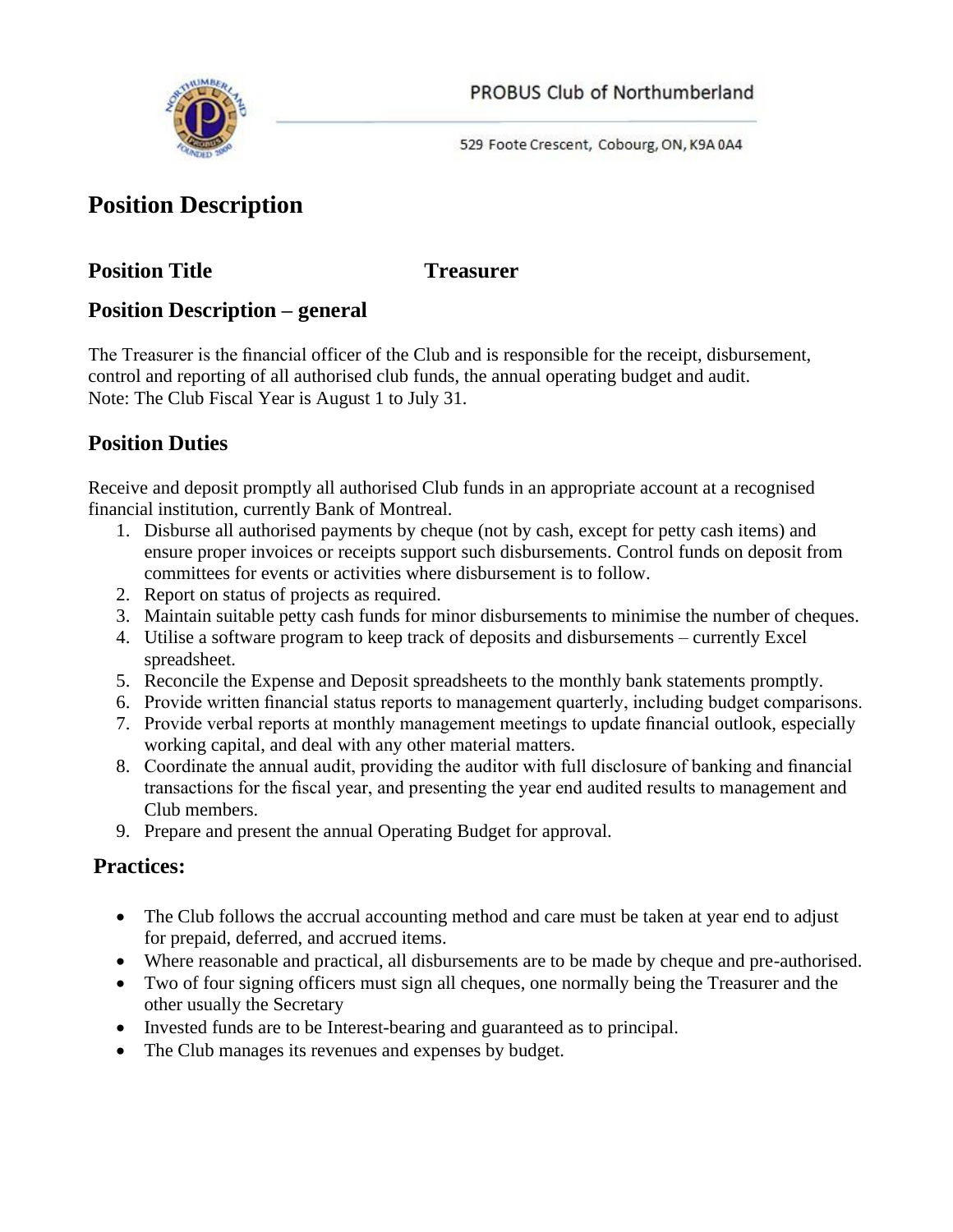## **Equipment (transferred from previous treasurer)**

- Bank of Montreal cheque book, transaction booklet, deposit book.
- Bank of Montreal Access Card for on line access to the operating account at any time. Password for Online access.
- Cheque endorsement stamp
- Files current and six previous years.
- 2 file boxes.

### **Procedures**

#### **Bi-monthly or as needed**:

Most activity arises out of the two club meetings per month and management meetings. At meetings the Treasurer will usually receive cash and cheques covering membership fees, member sign-ups for events or activities, share-the-wealth proceeds, etc. It is also convenient at club meetings for the Treasurer to obtain the necessary second signature on disbursement cheques, including the Lions Center rent, which must be paid that day or in advance.

Committee chairs will also usually deliver invoices to be paid, including personal expense statements, for reimbursement. Such statements must have receipts attached (unless absolutely unavailable) to be valid. If convenient, and at the discretion of the Treasurer, cheques for such items can be issued on the spot to save further wait times for the second signature.

The daily routine, after each meeting, follows:

#### **Receipts:**

- Prepare promptly a single bank deposit to put all cheques and cash in the bank.
- Use the duplicate facility provided in the bank deposit book and obtain the teller's stamp on the second copy.
- Support the deposit with a voucher kept in the "bank deposits" file folder for the current year showing the make-up of the deposit, its accounting distribution, and any attachments.
- Record the deposit in appropriate spreadsheet and mark the voucher as posted.

#### **Disbursements;**

- 1. Write cheques for accounts payable.
- 2. Record them in the chequebook transaction booklet.
- 3. Support the payment with a voucher kept in the "paid items" file folder for the current year, attaching the invoice or statement being paid, and showing its accounting distribution.
- 4. Record the payment in the appropriate spreadsheet.
- 5. Obtain the necessary second signature on the cheques and mail them to suppliers. Member cheques can be mailed or held until next meeting as preferred.

#### **Bank Reconciliation:**

At least once a month check the online statement from BMO and reconcile deposits and expenses with the Excel spreadsheets.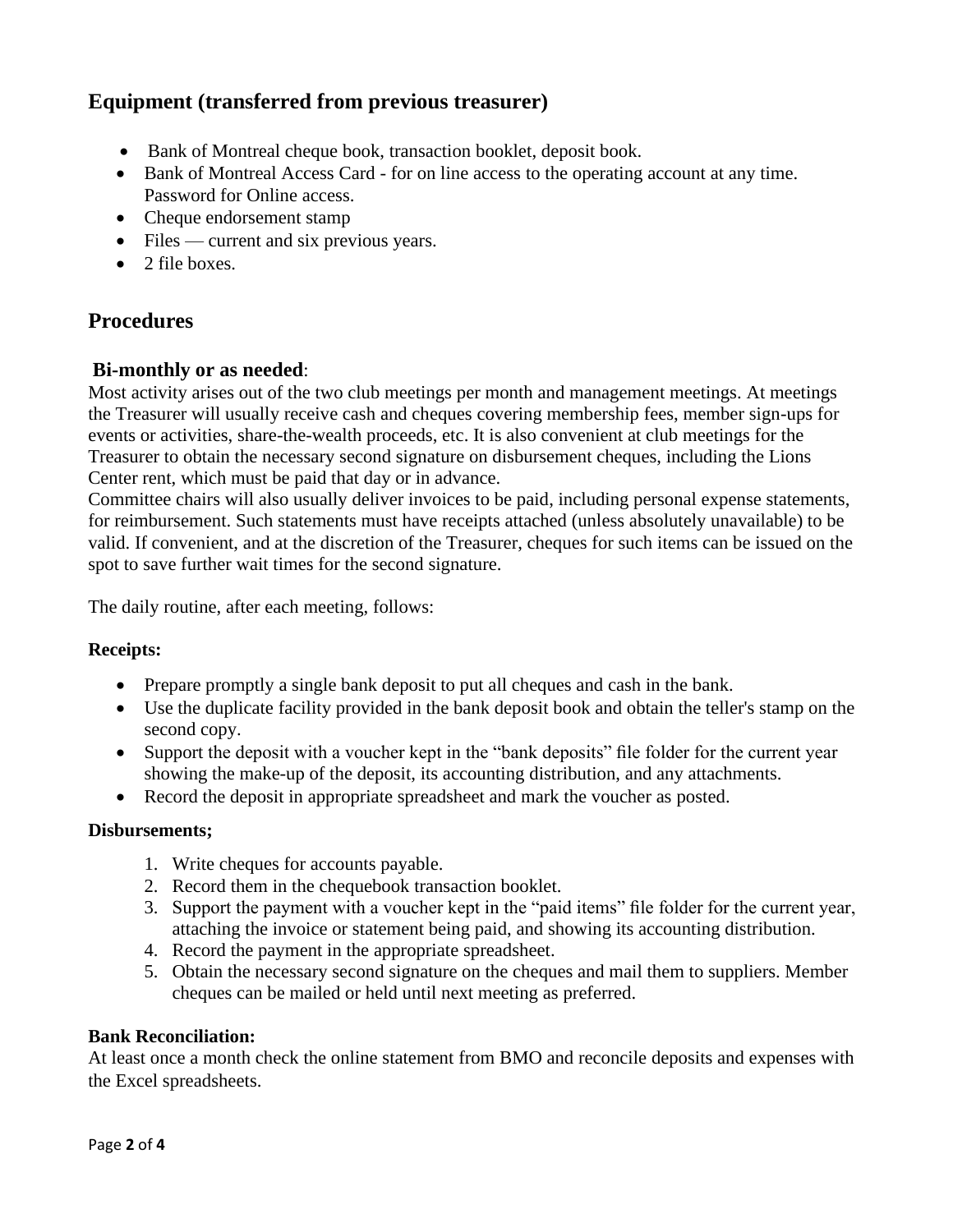#### **Reporting**

At the meeting of the Management Committee, a Treasurer's Report is submitted along the following lines:

- In the months following the end of a quarter (November, February, May, August), submit the "Comparative Income Statement" showing revenues and expenses compared to budget for the quarter just ended.
- Discuss the report, drawing the Committee's attention to any material shortfalls in revenue or overspending. Provide recommendations accordingly.
- Additionally at the August meeting, present the unaudited July 31 year-end statements (Balance Sheet, Income Statement) as delivered to the Auditor. Report on the year-end results and the audit that is underway.
- In other months it is sufficient to give a written or verbal report on financial progress and outlook and any other matters requiring a decision or the attention of the Management Committee.

### **Year End:**

The fiscal year ends on July 31 and the Treasurer's role is to close the books, produce all necessary management and other financial reports, arrange for the annual audit, and present the audited results to management and the membership.

The following is the general procedure:

- 1. Advise all officers, committee chairs, and petty cash holders to ensure that any funds for deposit or accounts to be paid are submitted well in advance of July 31 so that they can be recorded in the current year.
- 2. Alert the Auditor to the expected date when statements will be ready and discuss any special needs the Auditor may have.
- 3. Without waiting for the bank statement, proceed to close the books as at July 31 as follows:
	- a. Reconcile the bank account on line and provide a recap as proof for the Auditor.
	- b. Adjust for any prepaid expenses or deferred revenue. (Caution: usually there are funds on hand in the bank account for events or activities which have not yet occurred. These funds have been recorded as revenue to be paid out later as expense. Thus they do not belong to the current period. Such funds must be backed out of revenue and recorded over year-end as Deferred Revenue.
	- c. Similarly, if we have paid for any expense that properly belongs to next year, it should be backed out of the expense account and recorded as pre-paid expenses.
	- d. Adjust for any accruals. This is not normally material enough to bother with. However, interest income does accrue in our GIC investments and could be recorded over yearend if material.
	- e. Print both the Expense and Revenue sheets and provide the auditor with agreed upon back up paperwork for deposits and expenses.